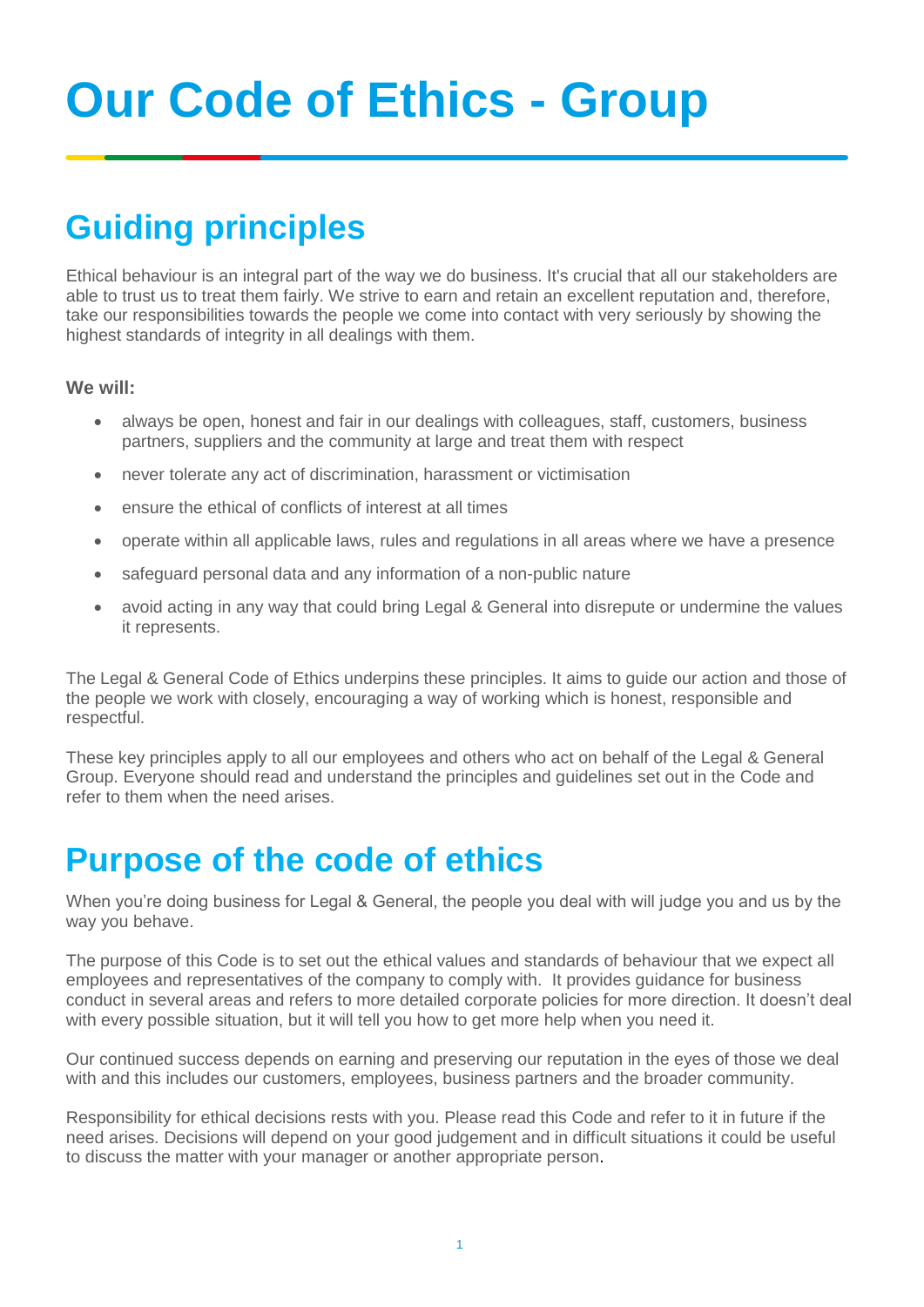### **Our customers and our reputation**

Our reputation and success are dependent on your behaviour. We expect you to adhere to the highest standards in all aspects of your work and business relationships.

Collectively, we act to deliver a valuable product or service to our customers. If one individual behaves unethically then that can translate in the public's mind to Legal & General behaving badly.

We must all act in ways to protect the good reputation that we have.

We must together deliver a positive experience to our customers by treating them fairly and promptly putting things right if they go wrong. Your skills and commitment will help us to provide a professional, friendly and responsive service, serving the needs of our customers.

# **Our products and services**

We try to make the customer's experience a positive one throughout. This means acting responsibly with their financial affairs, by providing fit for purpose products which meet or exceed customers' reasonable expectations and by communicating in a clear, appropriate and accessible way.

Our corporate strategy recognises the importance of the existing customer base by providing:

#### **The right level of advice at the right time**.

- a broad range of value for money products and services, which are straightforward, easy-to understand and meet our customers' key financial needs
- access to our products and services in a variety of ways, enabling customers to choose the one best-suited to them
- our responsibilities for products and services extend beyond ensuring our behaviour is ethical and appropriate.

We also offer a range of ethical investment choices.

# **Our people**

You are expected to maintain the highest standards of behaviour when conducting any aspects of business. Our employment practices and policies support the high standards we have in ensuring you conduct yourself honestly and with integrity.

Our partnership with Unite, our Trade Union, and our commitment to maximizing opportunities for you as an employee helps build a culture where customer-focused, responsible and ethical behaviour is deeply embedded in our approach to business.

#### **Examples of the standards of conduct we expect from you are:**

- treating customers fairly, openly and honestly
- prioritising co-operation over self-interest; and
- treating colleagues with respect.

As a recruiter and employer, we give equal respect, consideration and opportunities to all and we ensure the working environment is one which is clean, safe and healthy.

We strive to offer you a good work / life balance and we recognise you will have personal commitments,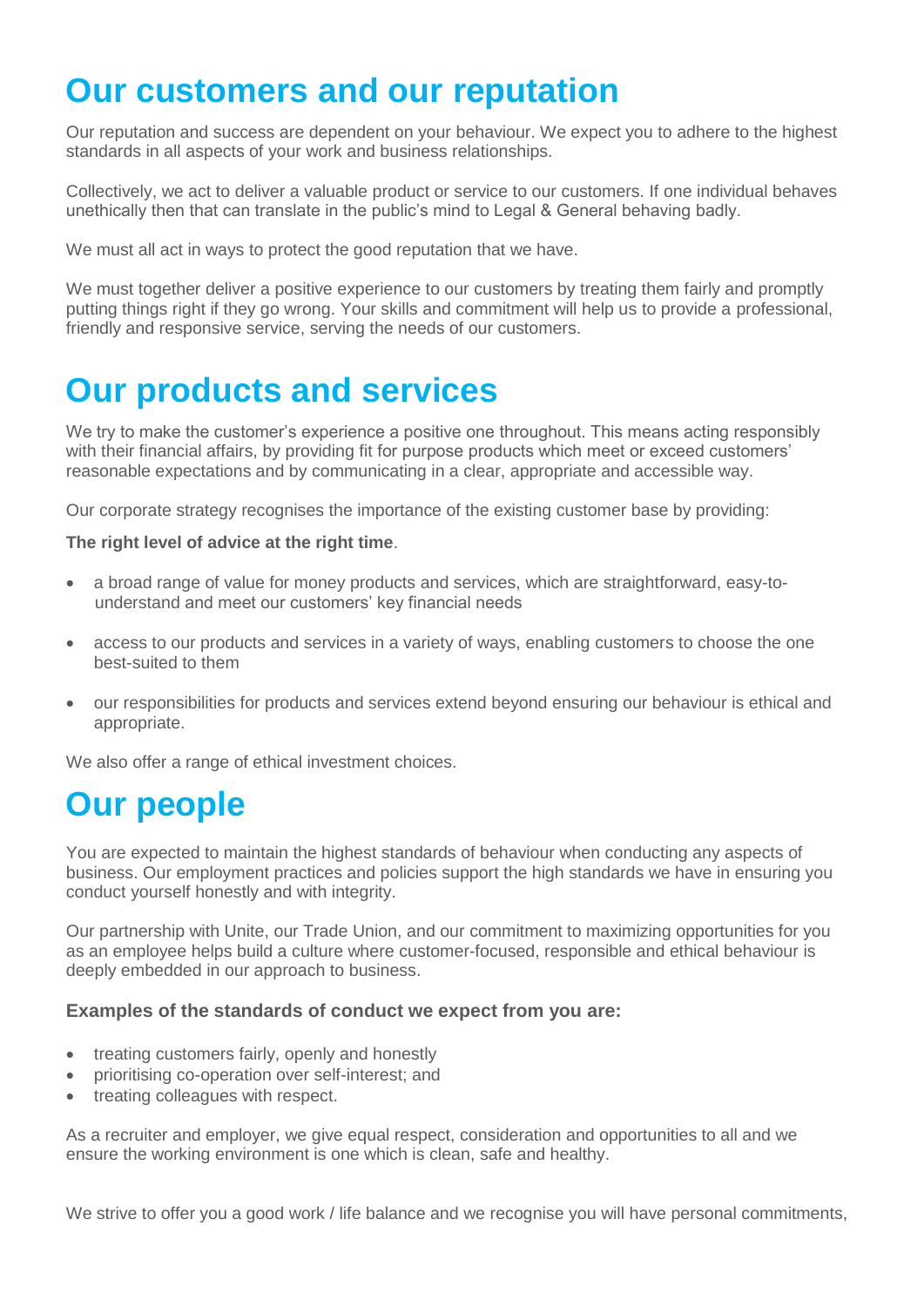Responsibilities and interests which you have to balance with the demands of work.

Being a good employer is not only a worthwhile end in itself, but also crucial to the longer-term success of our business. We'll continue to work with Unite to ensure that all your and our needs are met.

### **Our shareholders**

We recognise the importance of safeguarding the assets of the Group.

We are committed to improving profitability so we can provide a fair return to our shareholders and continue to finance the development of our business.

Our corporate strategy explicitly recognises the importance of the existing customer base. Our reputation and success is dependent upon the satisfaction our customers gain during their dealings with us. This is in the best interests of our shareholders as customers buy more products and hold our products for longer.

### **Our partners**

Intermediaries are expected to follow our ethical standards. If the intermediary is directly authorised by the Financial Conduct Authority, we have a limited impact on the sales process they follow. We will, however, work with the intermediary to ensure our ethical standards are applied to the customer.

Where we have responsibility for the conduct of an intermediary, we are responsible for them throughout the advice-giving process. We look to ensure that they act ethically and are aware of all the relevant Legal & General Group policies and procedures that would apply to them within their delivery of the sales process.

Our Appointed Representative firms are required to treat their customers fairly and to maintain the highest standards of business ethics. We make sure they meet these standards by overseeing their adherence to Group policy and procedures covering, **for example**:

- customer communications
- advice standards
- customer complaints
- data protection
- the security of customer information
- financial crime.

### **Our suppliers**

We recognise the important contribution suppliers make to our business and expect you to treat them fairly and in an ethical manner. We also expect suppliers to act in a fair and equitable manner when conducting their business.

#### **When dealing with our suppliers, our policy is to:**

- ensure that major supply contracts are reviewed in line with our purchase strategy and that appropriate suppliers have an equal opportunity to win our business at these times
- pay suppliers in accordance with the agreed terms and deal with exceptions in a timely manner
- engage with significant first tier suppliers to encourage responsible business practice;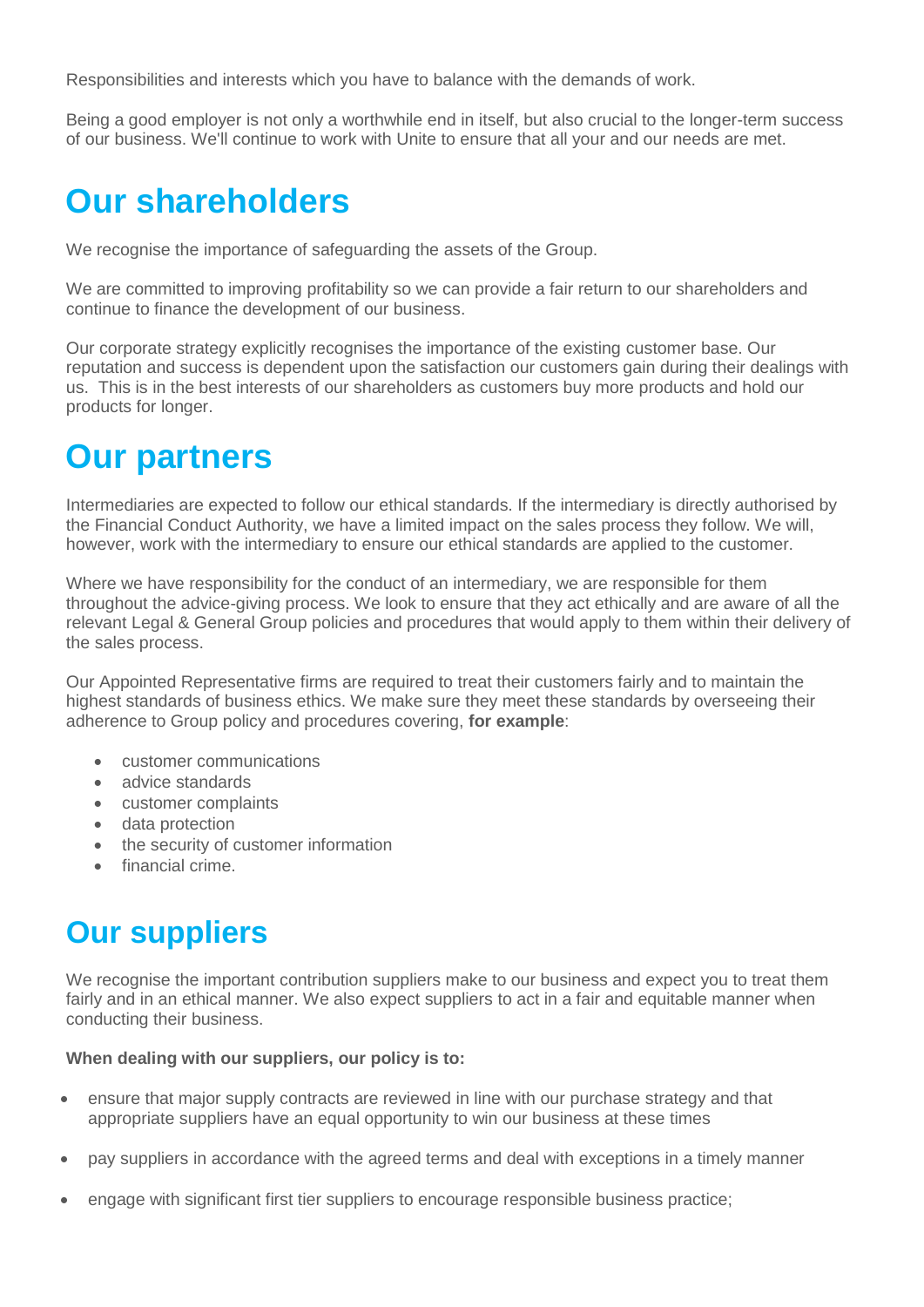- select suppliers without consideration of the gender of their employees or their ethnic origin
- select suppliers without consideration of the number of their employees or their location, unless this would create unacceptable risk to us.

**In addition, we require suppliers to comply with our standards, which cover the following areas:**

- environmental impact
- fundamental human rights
- impact on their community
- health & safety
- equal opportunities
- **ethical business practices.**

# **Our community and environment**

We recognise our responsibility in terms of the contribution we can make to the wellbeing of the communities in which we operate.

We seek to support those communities through your volunteering activities and by investing in charitable causes and social enterprises, particularly in the communities in which we operate.

#### **We recognise our responsibility to manage our activities in such a way as to respect the environment:**

- we work to enhance your environmental awareness and motivate you to act in an environmentally responsible manner
- we understand and manage the direct environmental impacts associated with the management of our operational and investment properties including those arising from emissions of greenhouse gases, waste management, use of ozone depleting substances, resource use efficiency, water consumption and land management
- we aim to continually improve our environmental performance through the adoption of appropriate best practices and the prevention of pollution as a result of our operations
- we ensure compliance with all relevant environmental legislation and the other Codes of Practice and agreements to which we subscribe
- we work with you, our key shareholders, customers, intermediaries, business partners and local communities to exert influence to reduce the indirect environmental impacts which result from our investment decisions, our operations and procurement of goods and services.

# **Security and confidentiality**

We attach great importance to the maintenance and security of employee, customer, partner and company information. As a financial services company we are responsible for all the information we store, process and handle in any way, no matter on what media or system, and remain responsible for information processed on our behalf by third parties.

We have to ensure information is held securely, and that the movement of information is monitored and controlled in a secure manner. Information should not be disclosed to any third parties, other than to those that process information on our behalf, without consent, unless there are regulatory or legal obligations to do so.

You should not use or disclose any information belonging to Legal & General, its existing and prospective customers, suppliers, employees or other third parties, except as required or authorised by us or our regulators, or if it is for legal reasons.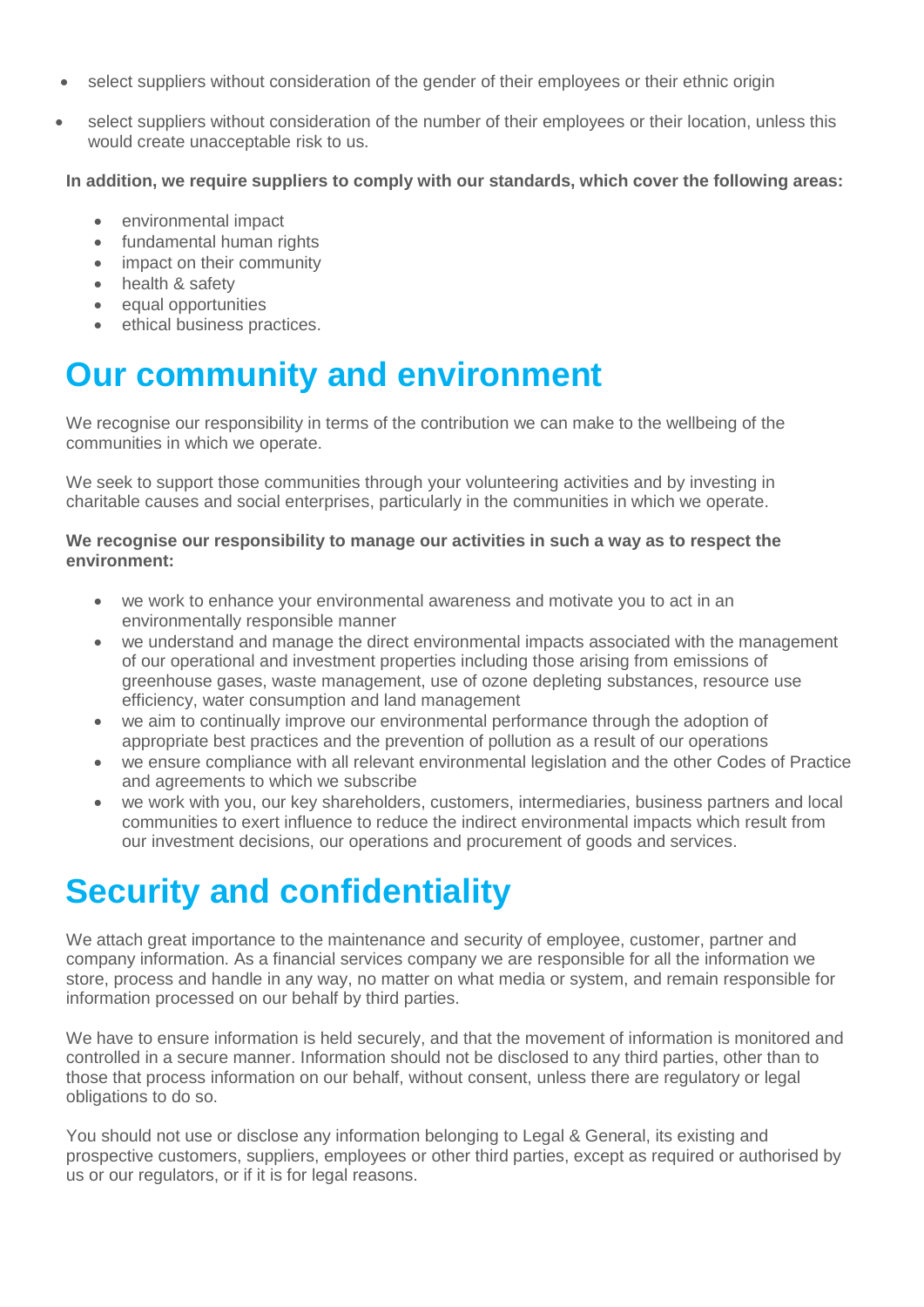Please remember that you are responsible for the security of the information you come into contact with. You must ensure your handling of information complies with our Group policies such as those on information security, confidentiality, and e-mail and Internet use.

# **Bribery and corruption**

We're firmly committed to maintaining the highest standards of business ethics, honesty, openness and accountability. As part of this culture, the offer or acceptance of bribes is unacceptable behaviour for Legal & General and its employees.

#### **What is Corruption?**

This can be defined as a lack of honesty and integrity; the misuse or abuse of a position for personal gain. This can also include any benefit enjoyed by someone other than the person involved in the corruption, for example a family member or colleague.

#### **What is Bribery?**

It is the offering, giving or receiving of something of value in exchange for an act that is dishonest, illegal, improper or a breach of trust e.g. giving or gaining undue influence in a decision making process. Both the giver and the receiver are committing bribery.

For example, a member of staff may receive money or a gift from a customer to ensure that their insurance application is accepted, or money/gift is offered to a staff member from a supplier to ensure they win a contract even though there are other cheaper suppliers. It can also apply to a staff member bribing an external party, for example, to help Legal & General to obtain new lucrative business / business partnership.

#### **Legal & General's Approach**

The following principles apply to the whole of the Group worldwide:

- we will not sanction corrupt behaviour under any circumstances
- we will not engage in bribery in any of its activities
- we will not tolerate the acceptance of bribes in any of its business activities
- we restrict the giving and receiving of gifts.

If you have any suspicion of corrupt behaviour or bribery, you can report this by confidentially talking to one of the contacts detailed in the Raising Concerns section of this code.

If bribery or corruption is discovered, Legal & General will take all appropriate measures to eradicate it and will report illegal activity to law and enforcement authorities.

# **Human rights**

Legal & General is committed to being a responsible member of the communities in which we operate and we acknowledge our obligation to support human rights across all the countries in which we operate.

Our Human Rights Statement sets out our approach and attitude toward human rights. It sets the standards to be adopted across the Group and is intended to act as point of reference for our relationships with all those we deal with:

"Legal & General strongly supports the principles set out in the Universal Declaration of Human Rights and we are committed to promoting these principles, both within our organisation and our sphere of influence.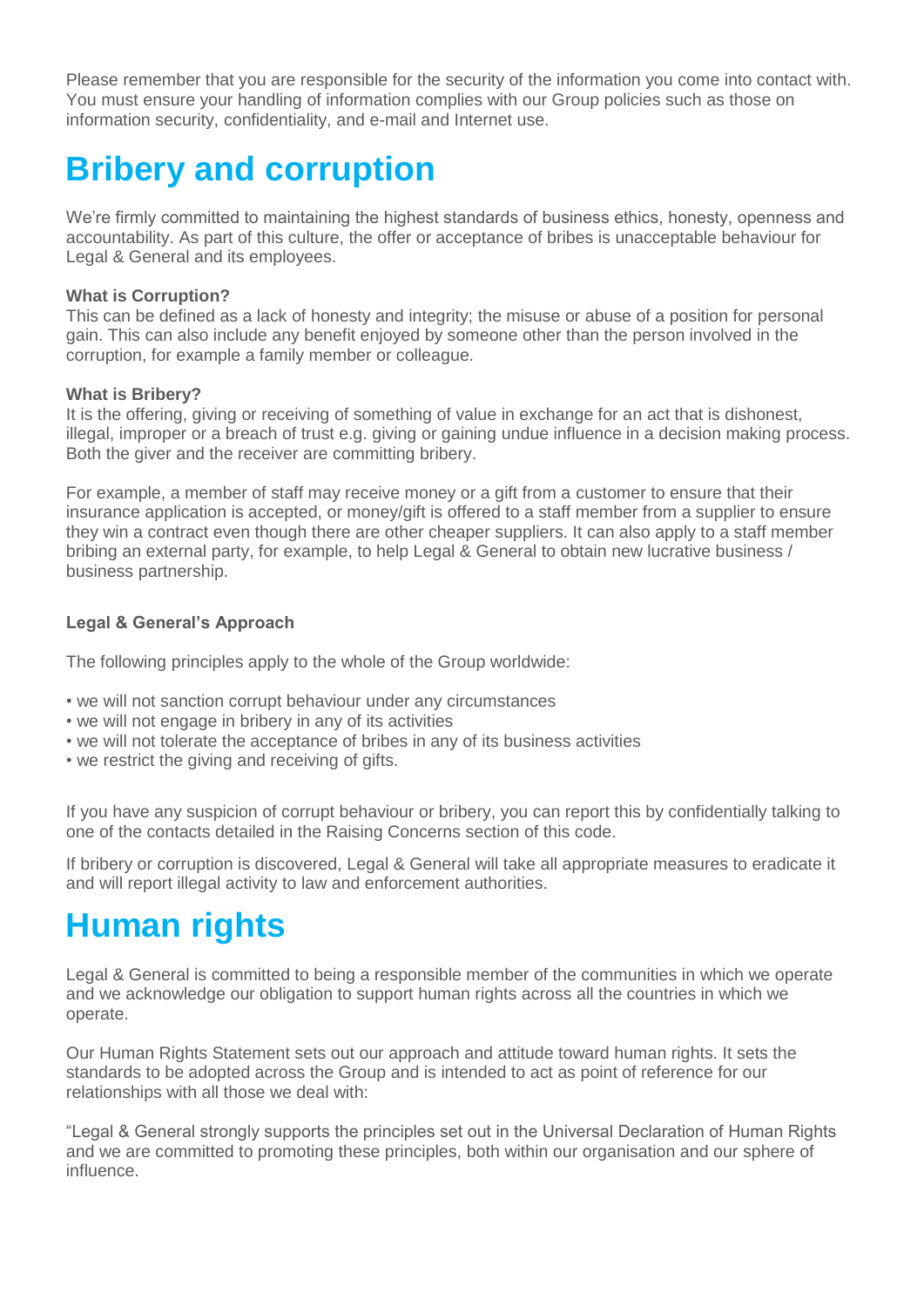#### **At Legal & General:**

• we believe that people who work for us should not be deprived of their basic human rights and we will not be complicit in condoning any breach of human rights

• through our employment policies and practices, our relationships with our suppliers, the distribution and use of our products and services, and our investments, our objective is to promote and respect internationally accepted human rights standards and principles".

Our Human Rights Statement supports Legal & General's Governance standards, Corporate Social Responsibility and its core values.

If you have any suspicion of a breach of human rights, you can report this by confidentially talking to one of the contacts detailed on the Raising Concerns section of this Code.

# **Conflicts of interest**

Conflicts of interest can sometimes arise between ourselves and our stakeholders: our customers, our employees, our associated companies or our representatives. A conflict of interest is where our duties to any of these may conflict with what is best for us. We will identify and tell our stakeholders about any such conflicts.

#### **Examples of this would be:**

- the acceptance of gifts or hospitality, which could be perceived as having been offered to gain a business or personal advantage
- an employee/representative/associated company having a financial interest in a competitor or supplier, which could cause divided loyalty.

To ensure we treat customers consistently and fairly, we have a Conflicts of Interest Policy on how to identify and manage these conflicts.

# **Ethical decision making**

How should we make ethical decisions? In deciding whether or not any act may be unethical, ask yourself:

- does it feel right?
- is it legal?
- who else could be affected by my decision?
- would I want to be treated this way?
- how would I like it if someone did this to me?
- would I be embarrassed if others knew what I had decided?
- would my action be consistent with Legal & General's policies and values?
- if I do it, how will I feel afterwards? Will I feel bad?
- do I have all the necessary information to make my decision?
- will I have acted in good conscience and be prepared and able to explain my actions?
- should I discuss the matter with my manager or other appropriate person before committing to a course of action?